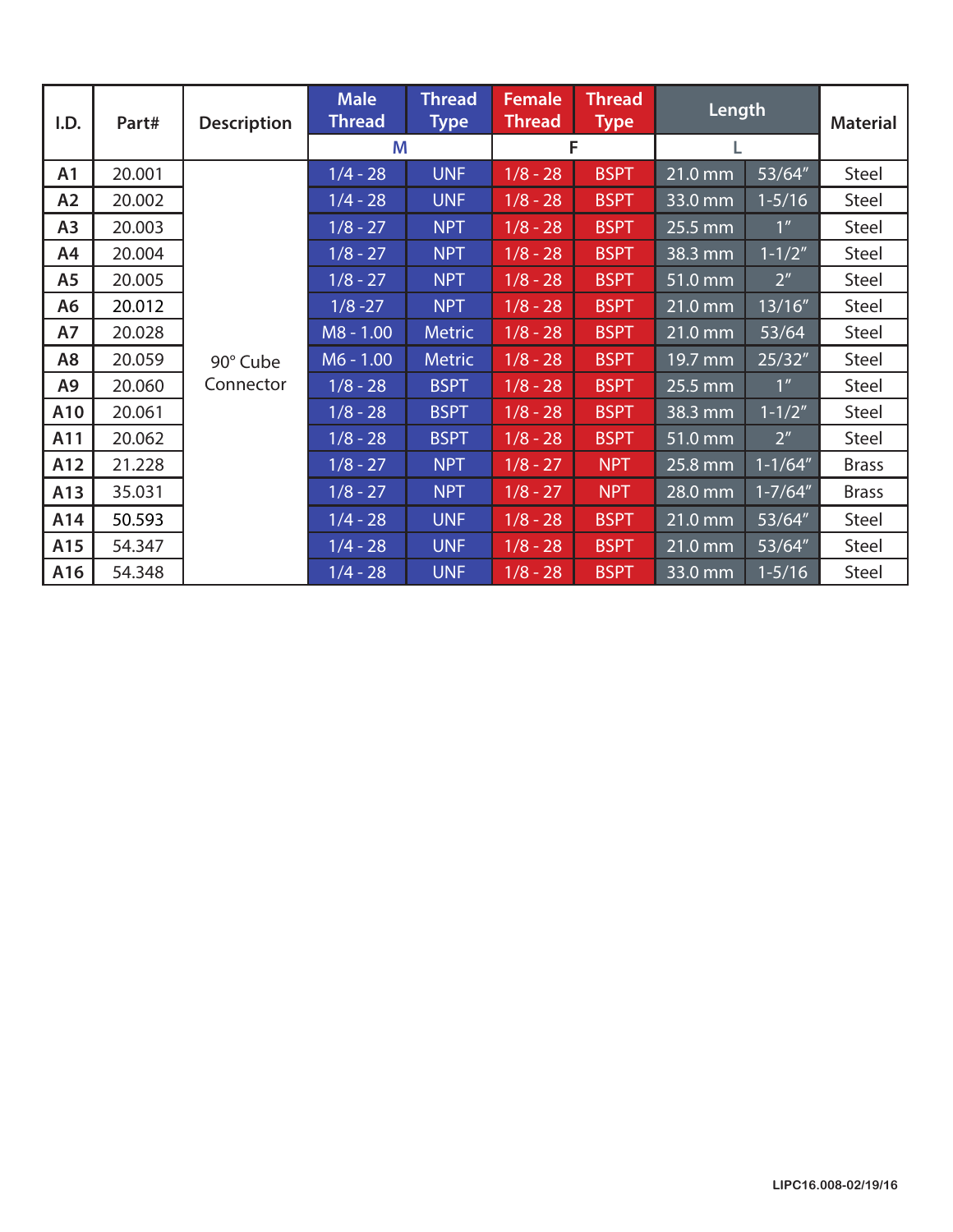**B** V lubecore **SECONDARY LINE : STRAIGHT ADAPTERS Male Thread Female Thread Type Length Material Thread Type Thread I.D. Part# Description M F L** 1/4 - 28 UNF 1/8 - 28 BSPP 17.0 mm 21/32" Steel **B1** 20.006 **B2** 20.027 M8 - 1.00 Metric 1/8 - 28 BSPP 18.5 mm 21/32" Steel **B3** 20.055 M10 - 1.50 Metric 1/8 - 28 BSPP 20.8 mm 13/16" Brass **B4** 20.063 **11.12 - 28 | BSPT | 1/8 - 28 | BSPP | 22.1 mm | 7/8" | Brass B5** 20.064 20.064 28 1/8 - 28 BSPT 1/8 - 28 BSPP 31.7 mm 1 - 1/4" Brass Straight **B6** 20.066 | **Brandfilt** 1/4 - 28 | UNF | 1/8 - 28 | BSPT | 79.5 mm | 3 - 1/8" | Steel Adapter **B7** 20.067 **1/4 - 28 UNF 1/8 - 28 BSPT 63.5 mm 2 - 1/2" Steel B8** 20.302 M5 -1.00 Metric 1/8 - 27 NPT mm " Brass **B9** 21.069 201.069 27 1/8 - 27 NPT 27 1/8 - 27 NPT 22.0 mm 37/8" Brass **B10** 35.030 1 1/8 - 27 NPT 1/8 - 27 NPT 30.0 mm 1 - 11/64" Brass



5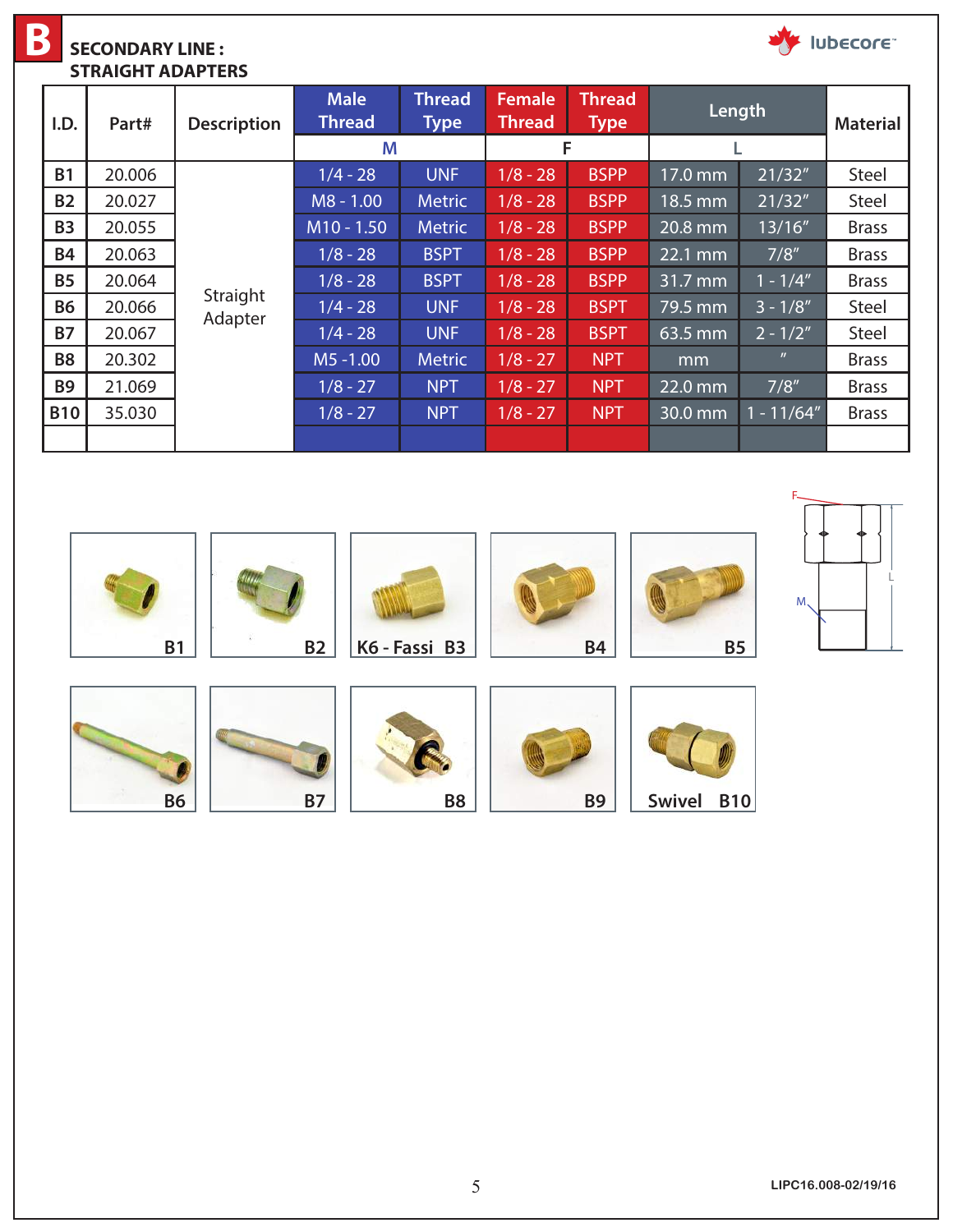### **SECONDARY LINE FITTINGS:**

**4 mm C**

|                | ÷ 111111 |                    |                                         |                           |                              |                 |
|----------------|----------|--------------------|-----------------------------------------|---------------------------|------------------------------|-----------------|
| I.D.           | Part#    | <b>Description</b> | <b>Fitting Type</b>                     | <b>Male</b><br>Thread     | <b>Thread</b><br>Type        | <b>Material</b> |
| C <sub>1</sub> | 10.092   |                    | Tube Insert                             | $1/8 - 28$                | <b>BSPT</b>                  | <b>Brass</b>    |
| C <sub>2</sub> | 20.034   |                    | <b>Straight Compression</b>             | $1/8 - 28$                | <b>BSPT</b>                  | Steel           |
| C <sub>3</sub> | 20.036   |                    | Union                                   |                           |                              | Steel           |
| C <sub>4</sub> | 20.050   | 4 mm               | <b>Straight Compression</b>             | $1/8 - 27$                | <b>NPT</b>                   | <b>Brass</b>    |
| C <sub>5</sub> | 20.051   | Tube & Line        | <b>Elbow Compression</b>                | $1/8 - 28$                | <b>BSPT</b>                  | Steel           |
| C6             | 35.020   | <b>Fittings</b>    | <b>Straight Compression Check Valve</b> | $1/8 - 28x$<br>$MS - 1.0$ | <b>BSPP</b><br><b>Metric</b> | <b>Brass</b>    |
| C <sub>7</sub> | 35.066   |                    | Push "Y" Connector                      |                           |                              | Plastic         |
|                |          |                    |                                         |                           |                              |                 |

















## **SECONDARY LINE FITTINGS:**

**5/32 Inch**

| I.D.           | Part#  | <b>Description</b> | <b>Fitting Type</b>             | <b>Male</b><br><b>Thread</b> | <b>Thread</b><br>Type <sup>1</sup> | <b>Material</b> |
|----------------|--------|--------------------|---------------------------------|------------------------------|------------------------------------|-----------------|
| D <sub>1</sub> | 20.029 | 5/32 Inch          | <b>Elbow Push To Connect</b>    | $1/4 - 27$                   | <b>NPT</b>                         | Steel           |
| D <sub>2</sub> | 20.032 | Tube & Line        | <b>Straight Push To Connect</b> | $1/4 - 27$                   | <b>NPT</b>                         | <b>Steel</b>    |
|                |        | <b>Fittings</b>    |                                 |                              |                                    |                 |



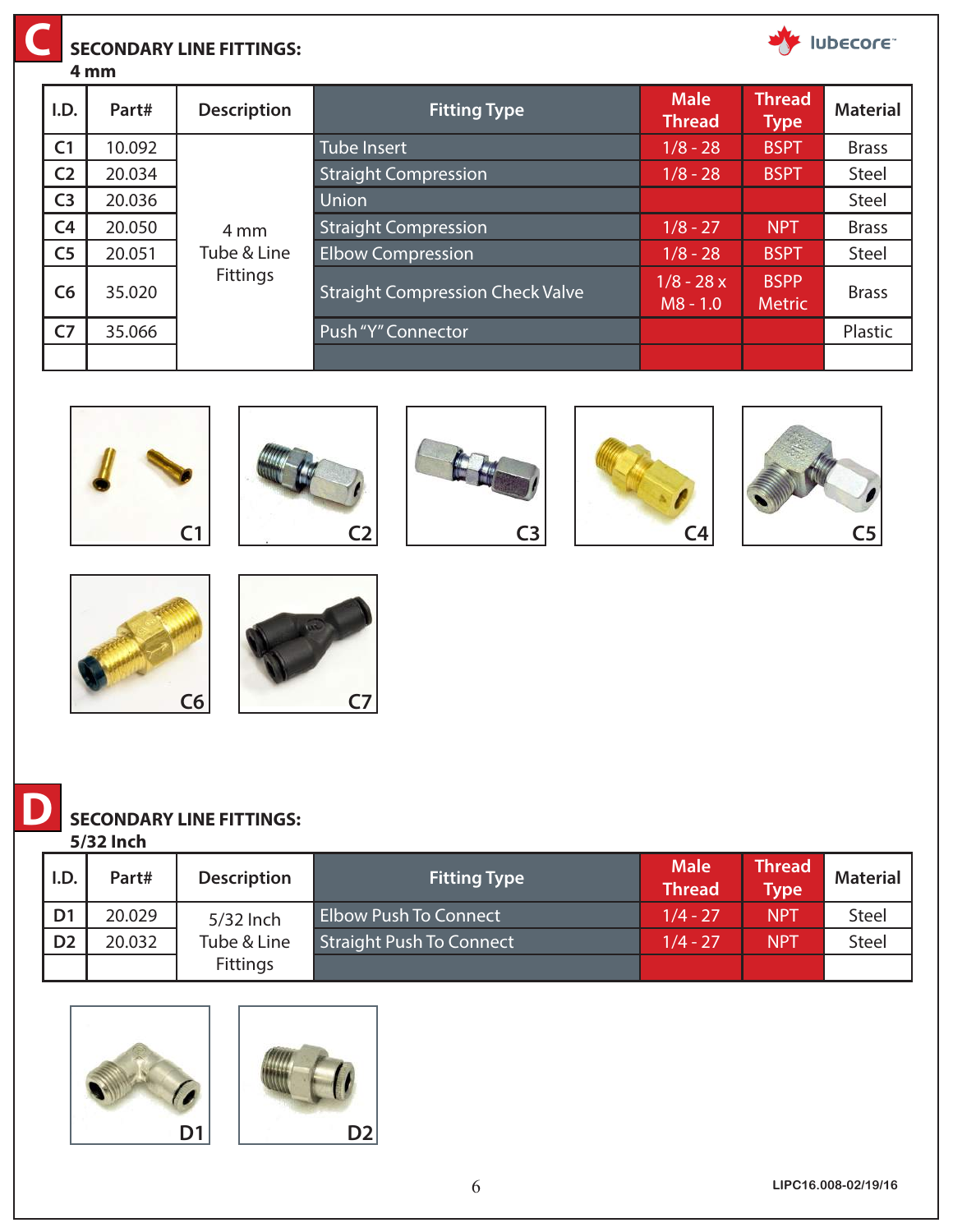### **SECONDARY LINE FITTINGS:**

**E**

|                | 5 mm   |                    |                                     |                              |                              |                 |
|----------------|--------|--------------------|-------------------------------------|------------------------------|------------------------------|-----------------|
| I.D.           | Part#  | <b>Description</b> | <b>Fitting Type</b>                 | <b>Male</b><br><b>Thread</b> | <b>Thread</b><br><b>Type</b> | <b>Material</b> |
| E1             | 20.007 |                    | <b>Straight Push To Connect</b>     | $1/8 - 28$                   | <b>BSPT</b>                  | <b>Brass</b>    |
| E2             | 20.008 |                    | Union Push To Connect               |                              |                              | <b>Steel</b>    |
| E <sub>3</sub> | 20.022 |                    | <b>Straight Compression</b>         | $1/8 - 28$                   | <b>BSPT</b>                  | <b>Brass</b>    |
| E4             | 20.024 | $5 \, \text{mm}$   | <b>Elbow Compression</b>            | $1/8 - 28$                   | <b>BSPT</b>                  | <b>Brass</b>    |
| E <sub>5</sub> | 20.025 | Tube & Line        | <b>Union Compression</b>            |                              |                              | <b>Brass</b>    |
| E <sub>6</sub> | 20.056 | <b>Fittings</b>    | <b>Conical Straight Compression</b> | $M6 \times 1.0$              | <b>Metric</b>                | Steel           |
| <b>E7</b>      | 20.068 |                    | <b>Tee Push Branch Connector</b>    |                              |                              | <b>Steel</b>    |
| E8             | 20.069 |                    | <b>Elbow Push To Connect</b>        | $1/8 - 27$                   | <b>NPT</b>                   | Steel           |
|                |        |                    |                                     |                              |                              |                 |















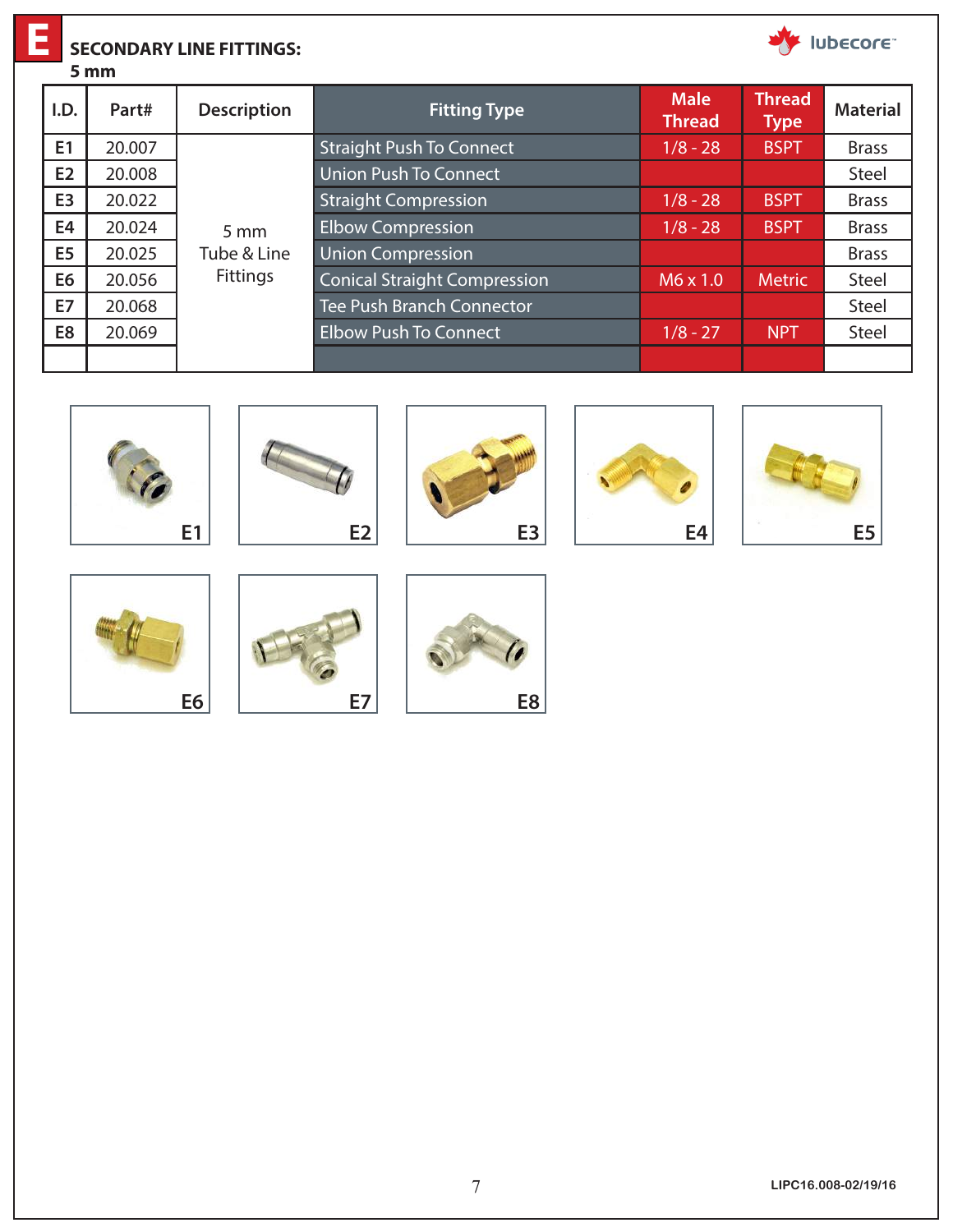**F**

#### **SECONDARY LINE FITTINGS:**

**6 mm**

|                | v IIIII |                         |                                     |                              |                              |                 |
|----------------|---------|-------------------------|-------------------------------------|------------------------------|------------------------------|-----------------|
| I.D.           | Part#   | <b>Description</b>      | <b>Fitting Type</b>                 | <b>Male</b><br><b>Thread</b> | <b>Thread</b><br><b>Type</b> | <b>Material</b> |
| F <sub>1</sub> | 20.031  |                         | <b>Straight Compression</b>         | $1/8 - 28$                   | <b>BSPT</b>                  | <b>Brass</b>    |
| F <sub>2</sub> | 20.046  |                         | <b>Elbow Compression</b>            | $1/8 - 28$                   | <b>BSPT</b>                  | <b>Brass</b>    |
| F <sub>3</sub> | 20.200  |                         | <b>Elbow Push To Connect</b>        | $1/8 - 28$                   | <b>BSPT</b>                  | Steel           |
| F4             | 20.201  |                         | <b>Straight Push To Connect</b>     | $1/8 - 28$                   | <b>BSPT</b>                  | <b>Steel</b>    |
| F <sub>5</sub> | 20.207  |                         | <b>Elbow Compression</b>            | $1/8 - 28$                   | <b>BSPT</b>                  | <b>Steel</b>    |
| F <sub>6</sub> | 20.208  | 6 mm                    | <b>Straight Compression</b>         | $1/8 - 28$                   | <b>BSPT</b>                  | <b>Steel</b>    |
| F7             | 20.214  | Tube & Line<br>Fittings | <b>Union Push To Connect</b>        |                              |                              | <b>Steel</b>    |
| F <sub>8</sub> | 20.218  |                         | <b>Elbow Swivel Push To Connect</b> | $1/8 - 28$                   | <b>BSPT</b>                  | <b>Steel</b>    |
| F <sub>9</sub> | 20.221  |                         | <b>Tee Compression</b>              |                              |                              | <b>Steel</b>    |
| <b>F10</b>     | 20.241  |                         | <b>Union Compression</b>            |                              |                              | <b>Brass</b>    |
| F11            | 20.301  |                         | <b>SS-Elbow Compression</b>         | $1/8 - 28$                   | <b>BSPT</b>                  | Steel           |
|                |         |                         |                                     |                              |                              |                 |











Ubecore

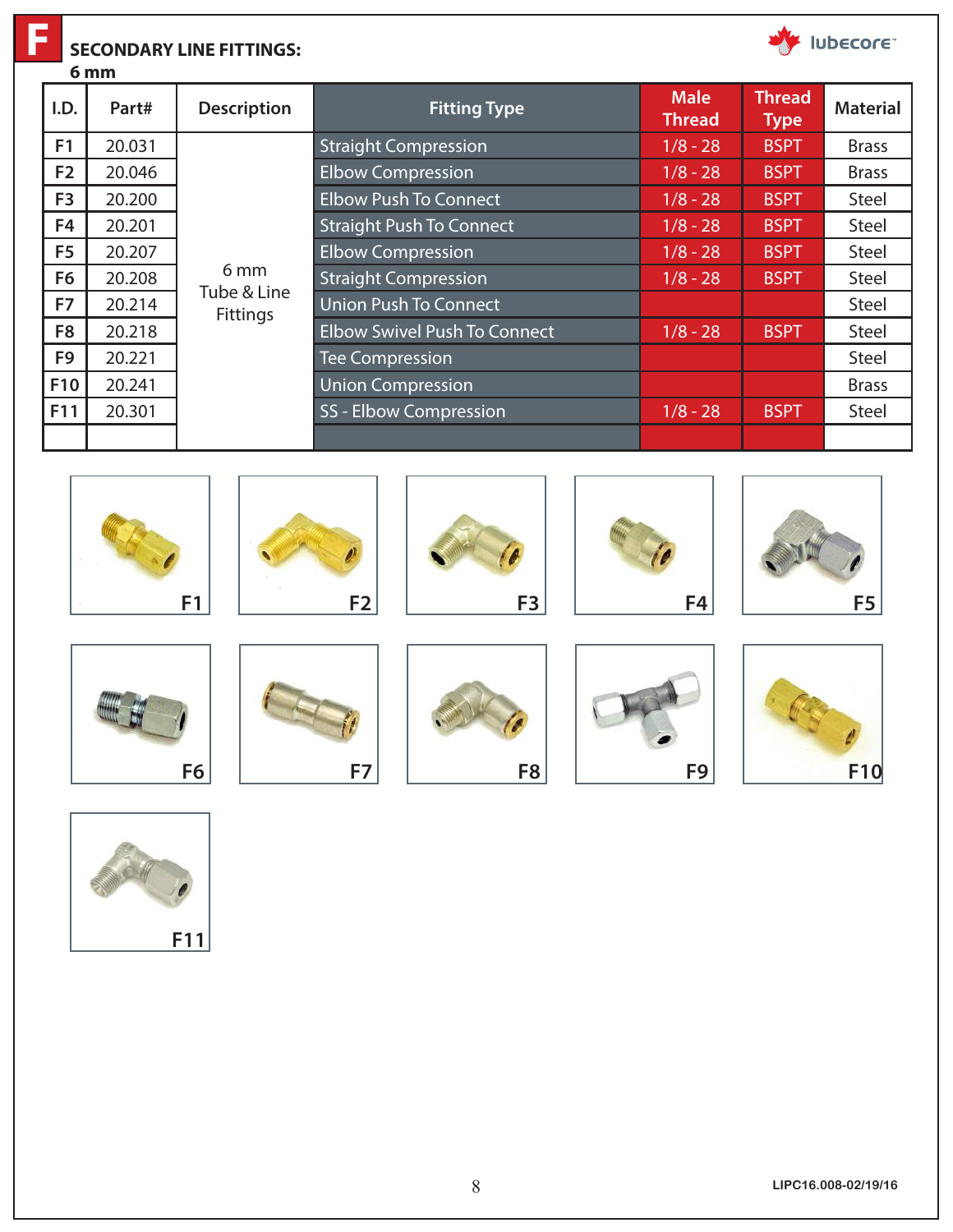| lubecore <sup>®</sup><br><b>MAIN LINE FITTINGS:</b><br>8 mm |                |        |                    |                             |                              |                              |                 |  |  |  |
|-------------------------------------------------------------|----------------|--------|--------------------|-----------------------------|------------------------------|------------------------------|-----------------|--|--|--|
|                                                             | I.D.           | Part#  | <b>Description</b> | <b>Fitting Type</b>         | <b>Male</b><br><b>Thread</b> | <b>Thread</b><br><b>Type</b> | <b>Material</b> |  |  |  |
|                                                             | G <sub>1</sub> | 21.001 |                    | <b>Union Compression</b>    |                              |                              | <b>Brass</b>    |  |  |  |
|                                                             | G <sub>2</sub> | 21.002 |                    | <b>Tee Compression</b>      |                              |                              | <b>Brass</b>    |  |  |  |
|                                                             | G <sub>3</sub> | 21.004 |                    | <b>Elbow Compression</b>    | $1/4 - 19$                   | <b>BSPT</b>                  | <b>Brass</b>    |  |  |  |
|                                                             | G4             | 21.005 | 8 mm               | <b>Straight Compression</b> | $1/4 - 19$                   | <b>BSPT</b>                  | <b>Brass</b>    |  |  |  |
|                                                             | G <sub>5</sub> | 21.035 | Tube & Line        | <b>Straight Compression</b> | $1/8 - 28$                   | <b>BSPT</b>                  | <b>Brass</b>    |  |  |  |
|                                                             | G6             | 21.245 | <b>Fittings</b>    | <b>Elbow Compression</b>    | $1/8 - 28$                   | <b>BSPT</b>                  | <b>Brass</b>    |  |  |  |
|                                                             | G7             | 21.113 |                    | <b>Straight Compression</b> | $1/8 - 28$                   | <b>BSPT</b>                  | Steel           |  |  |  |
|                                                             | G <sub>8</sub> | 21.114 |                    | <b>Elbow Compression</b>    | $1/8 - 28$                   | <b>BSPT</b>                  | Steel           |  |  |  |
|                                                             |                |        |                    |                             |                              |                              |                 |  |  |  |



















### **LINCOLN SECONDARY LINE: 1/4 Inch & Mainline Fittings**

| I.D.           | Part# | <b>Description</b>     | <b>Fitting Type</b>         | <b>Male</b><br><b>Thread</b> | <b>Thread</b><br><b>Type</b> | <b>Material</b> |
|----------------|-------|------------------------|-----------------------------|------------------------------|------------------------------|-----------------|
| H1             |       | $1/4$ lnch             | <b>Straight Compression</b> | $1/4 - 18$                   | <b>NPT</b>                   | <b>Brass</b>    |
| H <sub>2</sub> |       | <b>Tube &amp; Line</b> | <b>Elbow Compression</b>    | $1/4 - 18$                   | <b>NPT</b>                   | <b>Brass</b>    |
|                |       | <b>Fittings</b>        |                             |                              |                              |                 |
|                |       |                        |                             |                              |                              |                 |

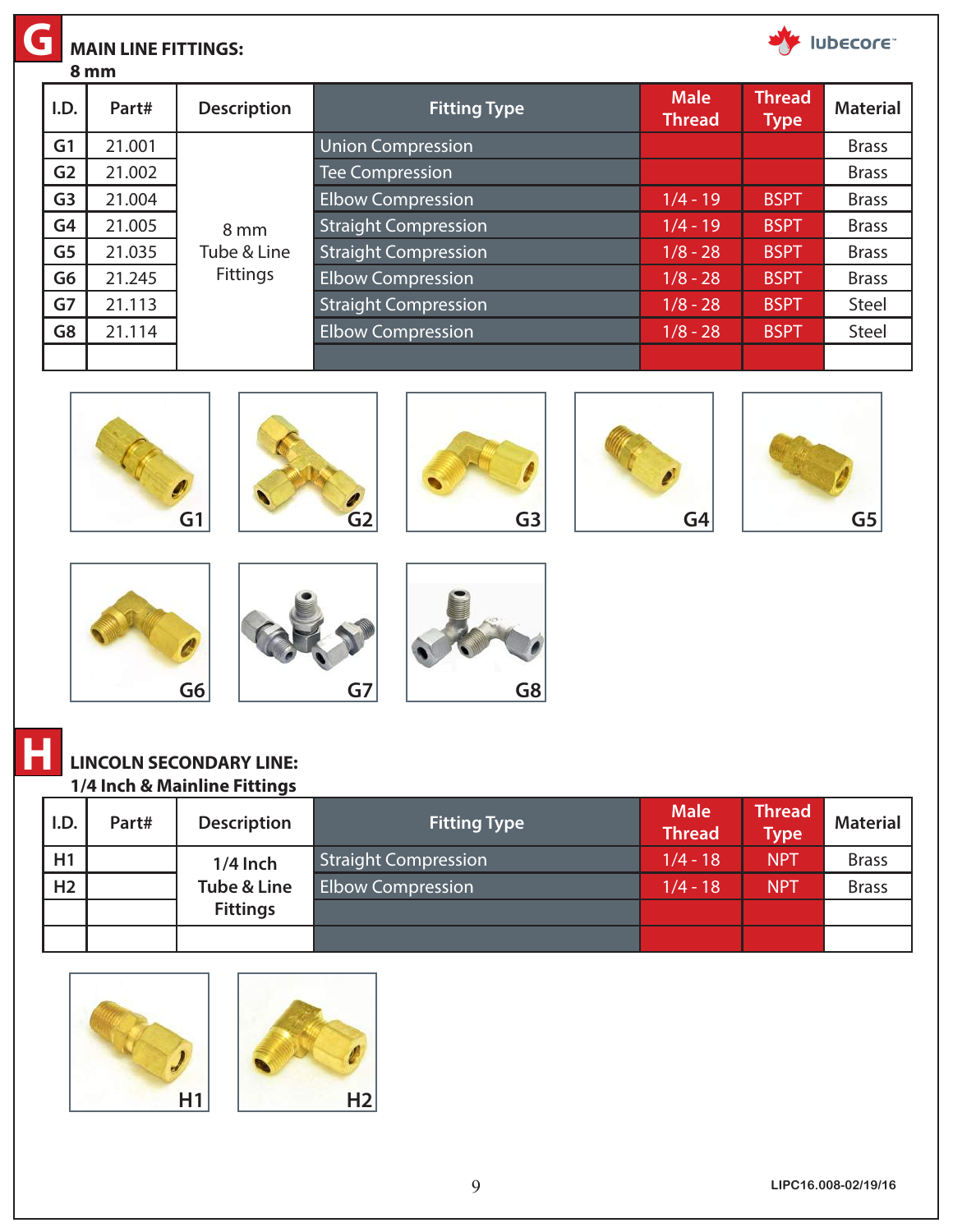| lubecore<br><b>MAIN LINE FITTINGS:</b><br><b>3/8 Inch</b> |        |                    |                             |                              |                              |               |  |  |
|-----------------------------------------------------------|--------|--------------------|-----------------------------|------------------------------|------------------------------|---------------|--|--|
| I.D.                                                      | Part#  | <b>Description</b> | <b>Fitting Type</b>         | <b>Male</b><br><b>Thread</b> | <b>Thread</b><br><b>Type</b> | <b>Materi</b> |  |  |
| $\mathsf{I}$                                              | 20.246 |                    | <b>Straight Compression</b> | $1/4 - 18$                   | <b>NPT</b>                   | <b>Steel</b>  |  |  |
| 12                                                        | 20.247 |                    | <b>Elbow Compression</b>    | $1/4 - 18$                   | <b>NPT</b>                   | <b>Steel</b>  |  |  |
|                                                           |        | 3/8 Inch           |                             |                              |                              |               |  |  |





**Tube & Line Fittings**

# **MAIN LINE FITTINGS:**

#### **5/16 Inch**

**J**

| I.D.           | Part#  | <b>Description</b>     | <b>Fitting Type</b>         | <b>Male</b><br><b>Thread</b> | <b>Thread</b><br>${\sf Type}^{\dagger}$ | <b>Material</b> |
|----------------|--------|------------------------|-----------------------------|------------------------------|-----------------------------------------|-----------------|
| J <sub>1</sub> | 21.105 |                        | Branch Tee Compression      | $1/4 - 18$                   | <b>NPT</b>                              | Steel           |
| J2             | 21.226 | 5/16 Inch              | Tube Insert                 |                              |                                         | Steel           |
| J3             | 21.229 | <b>Tube &amp; Line</b> | <b>Elbow Compression</b>    | $1/4 - 18$                   | <b>NPT</b>                              | <b>Steel</b>    |
| J4             | 21.230 | <b>Fittings</b>        | <b>Straight Compression</b> | $1/4 - 18$                   | <b>NPT</b>                              | <b>Steel</b>    |
|                |        |                        |                             |                              |                                         |                 |









**Type Material**

Iubecore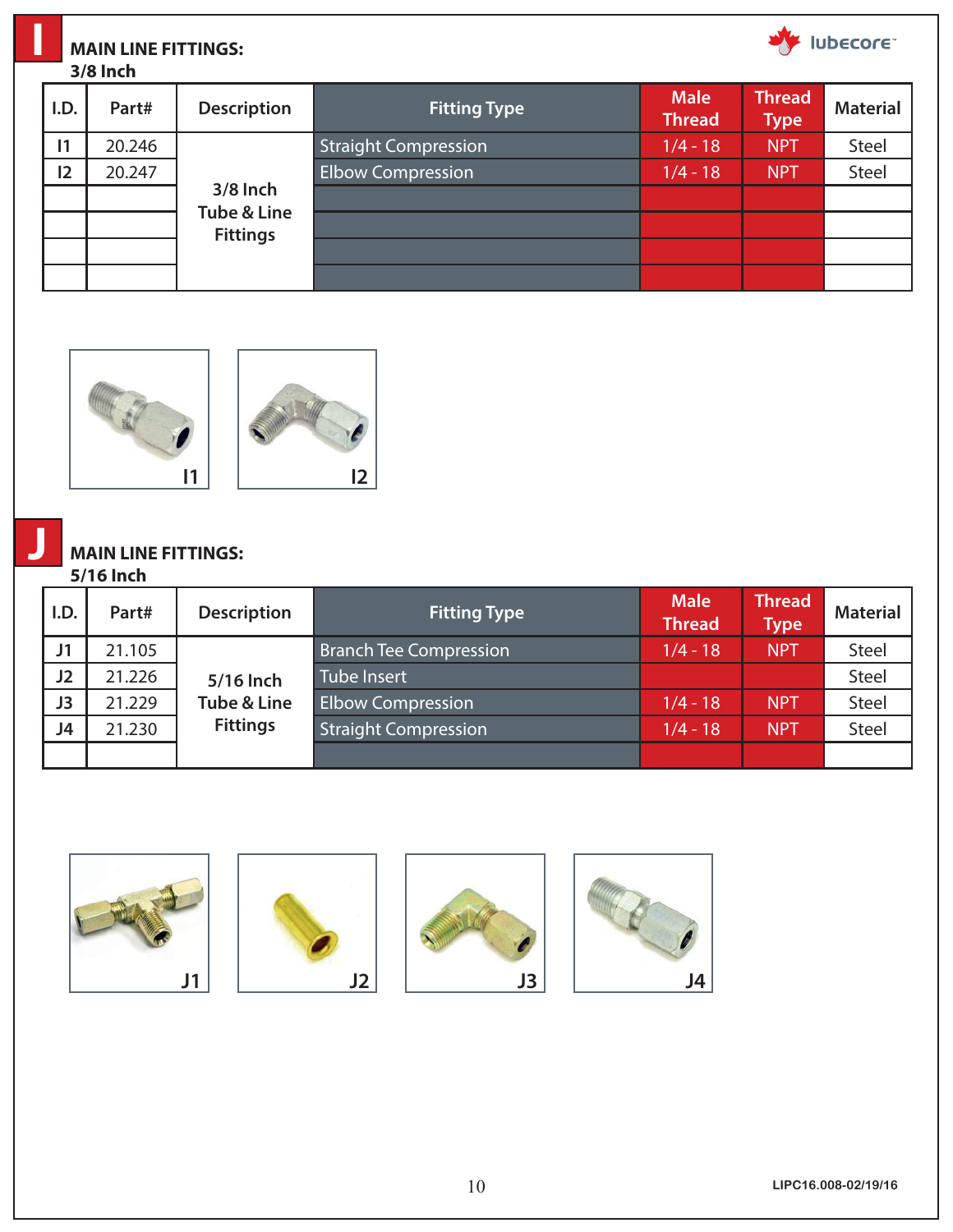

#### **AUTOMATED LUBRICATION SYSTEM:**

**ADAPTERS**





Iubecore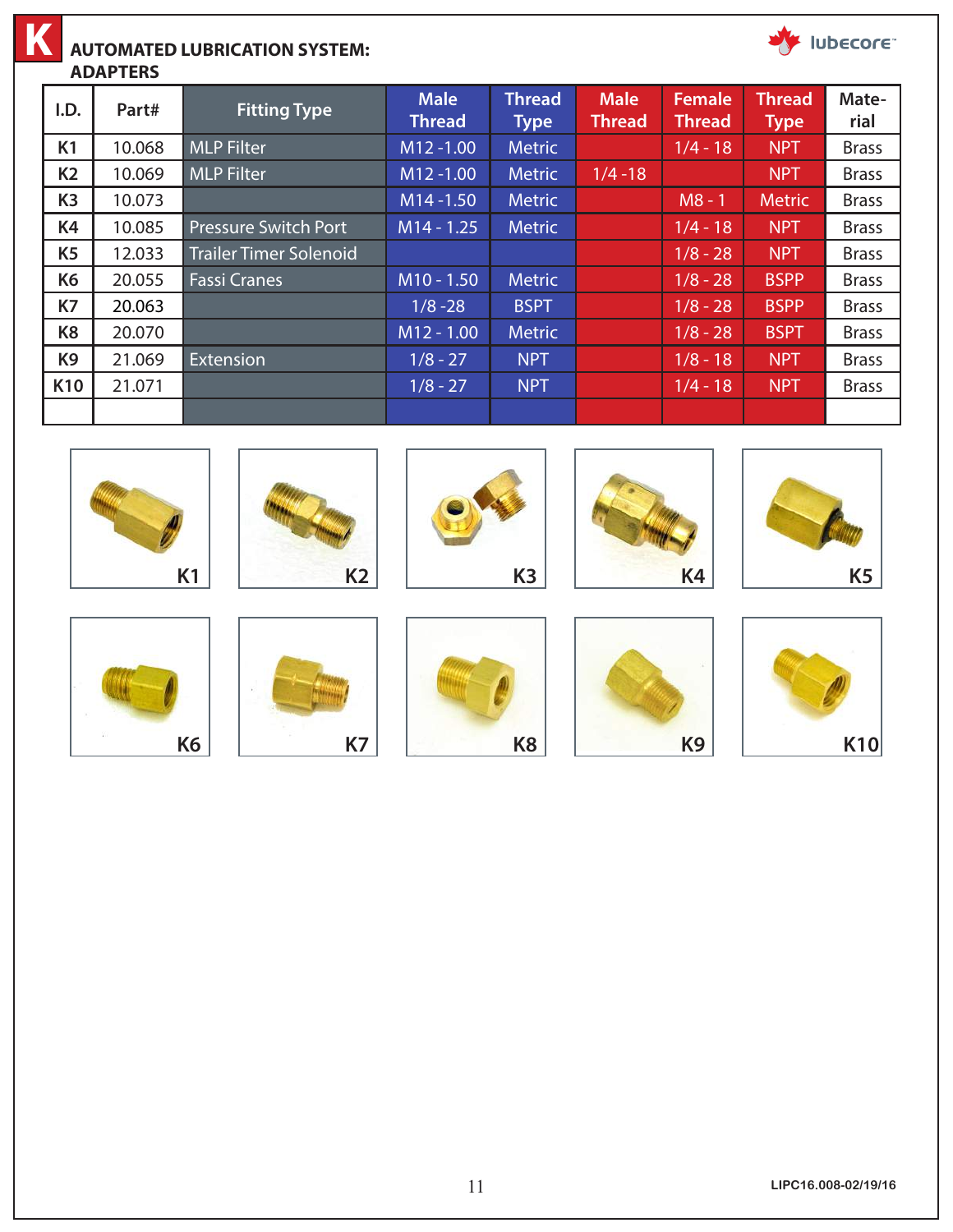

**L**

| I.D.            | Part#  | <b>Fitting Type</b>                                | <b>Male</b><br><b>Thread</b> | <b>Thread</b><br><b>Type</b> | <b>Male</b><br><b>Thread</b> | <b>Female</b><br><b>Thread</b> | <b>Female</b><br><b>Thread</b> | <b>Thread</b><br><b>Type</b> | <b>Material</b> |
|-----------------|--------|----------------------------------------------------|------------------------------|------------------------------|------------------------------|--------------------------------|--------------------------------|------------------------------|-----------------|
| L1              | 10.094 |                                                    | $1/4 - 18$                   | <b>NPT</b>                   |                              |                                | $M14 - 1.25$                   | <b>Metric</b>                | <b>Brass</b>    |
| L2              | 21.017 |                                                    | $1/4 - 18$                   | <b>NPT</b>                   | $3/8 - 18$                   |                                |                                | <b>NPT</b>                   | <b>Brass</b>    |
| L <sub>3</sub>  | 21.063 |                                                    | $1/4 - 18$                   | <b>NPT</b>                   |                              |                                | $1/8 - 27$                     | <b>NPT</b>                   | <b>Brass</b>    |
| L4              | 21.064 |                                                    | $1/4 - 18$                   | <b>NPT</b>                   | $1/8 - 27$                   |                                |                                | <b>NPT</b>                   | <b>Brass</b>    |
| L <sub>5</sub>  | 21.072 | 8 Port Manifold<br><b>Trailer Axle</b><br>Assembly | $1/4 - 18$                   | <b>NPT</b>                   |                              |                                | $1/8 - 27$                     | <b>NPT</b>                   | Steel           |
| L6              | 21.073 |                                                    | $1/2 - 14$                   | <b>NPT</b>                   |                              |                                | $1/4 - 18$                     | <b>NPT</b>                   | <b>Brass</b>    |
| L7              | 21.074 |                                                    | $3/4 - 14$                   | <b>NPT</b>                   |                              |                                | $1/2 - 14$                     | <b>NPT</b>                   | <b>Brass</b>    |
| L8              | 21.078 |                                                    | $3/8 - 18$                   | <b>NPT</b>                   |                              |                                | $1/8 - 27$                     | <b>NPT</b>                   | <b>Brass</b>    |
| L9              | 21.080 |                                                    | $3/8 - 18$                   | <b>NPT</b>                   |                              |                                | $1/4 - 18$                     | <b>NPT</b>                   | <b>Brass</b>    |
| L <sub>10</sub> | 21.085 | 8 Port Manifold<br><b>Flat Bracket</b><br>Assembly | $1/4 - 18$                   | <b>NPT</b>                   |                              |                                | $1/8 - 28$                     | <b>BSPT</b>                  | Steel           |
| L11             | 21.092 | <b>Reducer Coupling</b>                            |                              |                              |                              | $3/8 - 18$                     | $1/4 - 18$                     | <b>NPT</b>                   | <b>Brass</b>    |
| L12             | 21.235 |                                                    | $3/4 - 18$                   | <b>NPT</b>                   |                              |                                | $1/4 - 18$                     | <b>NPT</b>                   | <b>Brass</b>    |
| L13             | 21.236 |                                                    | $1 - 11.5$                   | <b>NPT</b>                   |                              |                                | $1/4 - 18$                     | <b>NPT</b>                   | <b>Brass</b>    |
|                 |        |                                                    |                              |                              |                              |                                |                                |                              |                 |



Iubecore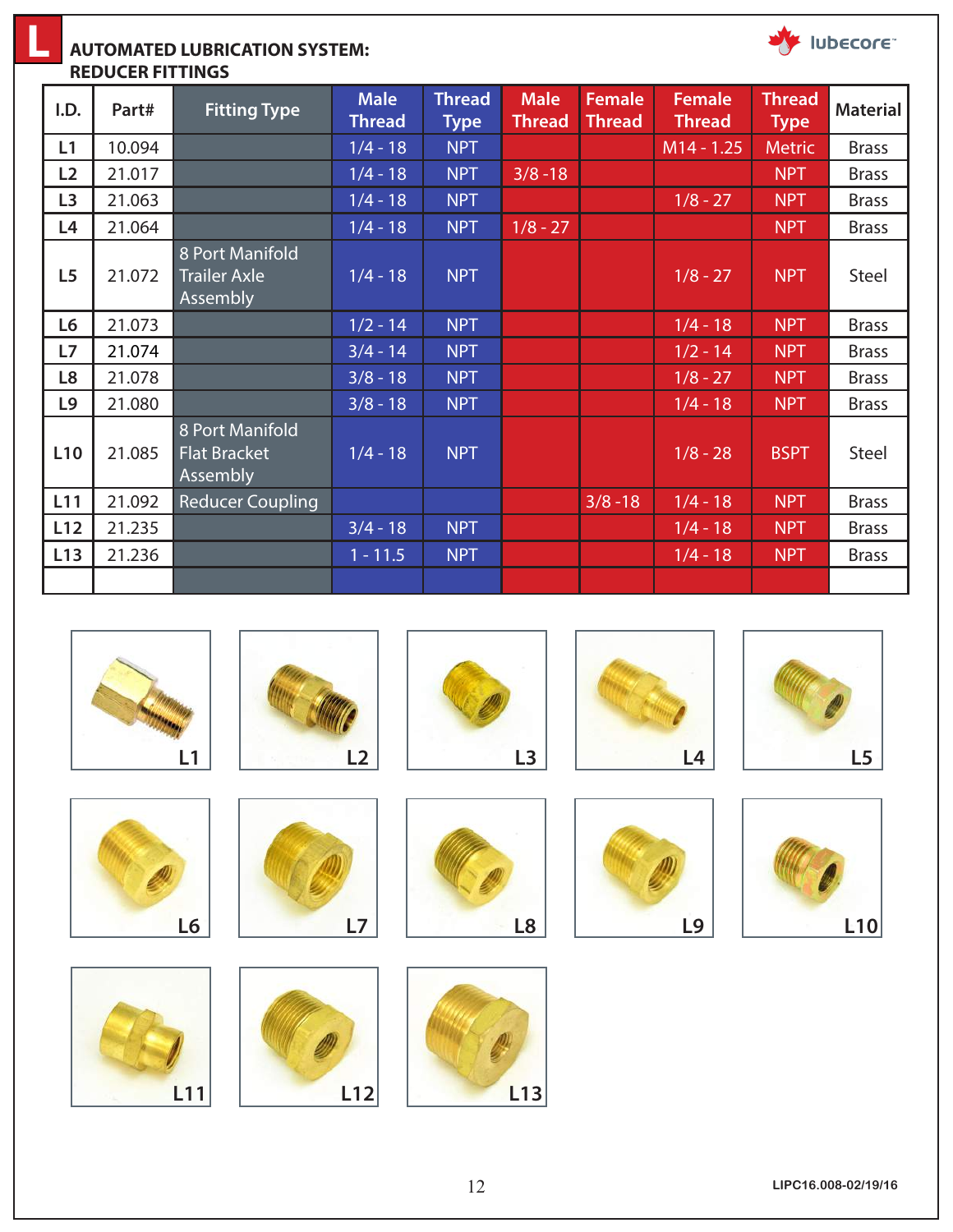

**STANDARD FITTINGS: BRASS**





| I.D.           | Part#  | <b>Fitting Type</b>       | <b>Male</b>   | <b>Thread</b> | <b>Female</b> | <b>Thread</b> |
|----------------|--------|---------------------------|---------------|---------------|---------------|---------------|
|                |        |                           | <b>Thread</b> | <b>Type</b>   | <b>Thread</b> | <b>Type</b>   |
| M1             | 20.045 | <b>Female Tee</b>         |               |               | $1/8 - 27$    | <b>NPT</b>    |
| M <sub>2</sub> | 21.079 | <b>Female Tee</b>         |               |               | $1/4 - 18$    | <b>NPT</b>    |
|                |        |                           |               |               |               |               |
|                |        |                           |               |               |               |               |
| M <sub>3</sub> | 21.228 | 45° Street Elbow          | $1/8 - 27$    | <b>NPT</b>    | $1/8 - 27$    | <b>NPT</b>    |
| M4             | 21.040 | 45° Street Elbow          | $1/4 - 18$    | <b>NPT</b>    | $1/4 - 18$    | <b>NPT</b>    |
|                |        |                           |               |               |               |               |
| M <sub>5</sub> | 21.084 | <b>Hex Coupler</b>        |               |               | $1/8 - 27$    | <b>NPT</b>    |
| M <sub>6</sub> | 21.050 | <b>Hex Coupler</b>        |               |               | $1/4 - 18$    | <b>NPT</b>    |
|                |        |                           |               |               |               |               |
|                |        |                           |               |               |               |               |
| <b>M7</b>      | 21.087 | <b>Street Tee</b>         | $1/8 - 27$    | <b>NPT</b>    | $1/8 - 27$    | <b>NPT</b>    |
| M <sub>8</sub> | 21.062 | <b>Street Tee</b>         | $1/4 - 18$    | <b>NPT</b>    | $1/4 - 18$    | <b>NPT</b>    |
| M <sub>9</sub> | 21.099 | <b>Branch Tee</b>         | $1/4 - 18$    | <b>NPT</b>    | $1/4 - 18$    | <b>NPT</b>    |
| M10            | 21.089 | 90° Street Elbow          | $1/4 - 18$    | <b>NPT</b>    | $1/4 - 18$    | <b>NPT</b>    |
|                |        |                           |               |               |               |               |
|                |        |                           |               |               |               |               |
| M11            | 21.110 | <b>Close Nipple</b>       | $1/8 - 27$    | <b>NPT</b>    |               |               |
| M12            | 21.077 | 21/ <sub>2</sub> - Nipple | $1/8 - 27$    | <b>NPT</b>    |               |               |
| M13            | 21.067 | <b>Hex Nipple</b>         | $1/4 - 18$    | <b>NPT</b>    |               |               |
| M14            | 21.098 | <b>Close Nipple</b>       | $1/4 - 18$    | <b>NPT</b>    |               |               |
|                |        |                           |               |               |               |               |
|                |        |                           |               |               |               |               |
| M15            | 21.083 | 90° Female Elbow          |               |               | $1/8 - 27$    | <b>NPT</b>    |
| M16            | 35.060 | 90° Female Elbow          |               |               | $M8 - 1.25$   | <b>Metric</b> |
| M17            | 21.096 | 90° Female Elbow          |               |               | $1/4 - 18$    | <b>NPT</b>    |
| M18            | 21.109 | 90° Male Elbow            | $1/4 - 18$    | <b>NPT</b>    | $1/4 - 18$    | <b>NPT</b>    |
|                |        |                           |               |               |               |               |
|                |        |                           |               |               |               |               |
| M19            | 21.201 | Cross                     | $1/4 - 18$    | <b>NPT</b>    | $1/4 - 18$    | <b>NPT</b>    |
|                |        |                           |               |               |               |               |
|                |        |                           |               |               |               |               |
| <b>M20</b>     | 21.046 | <b>Strait Hose Barb</b>   | $1/4 - 18$    | <b>NPT</b>    |               |               |
|                |        |                           |               |               |               |               |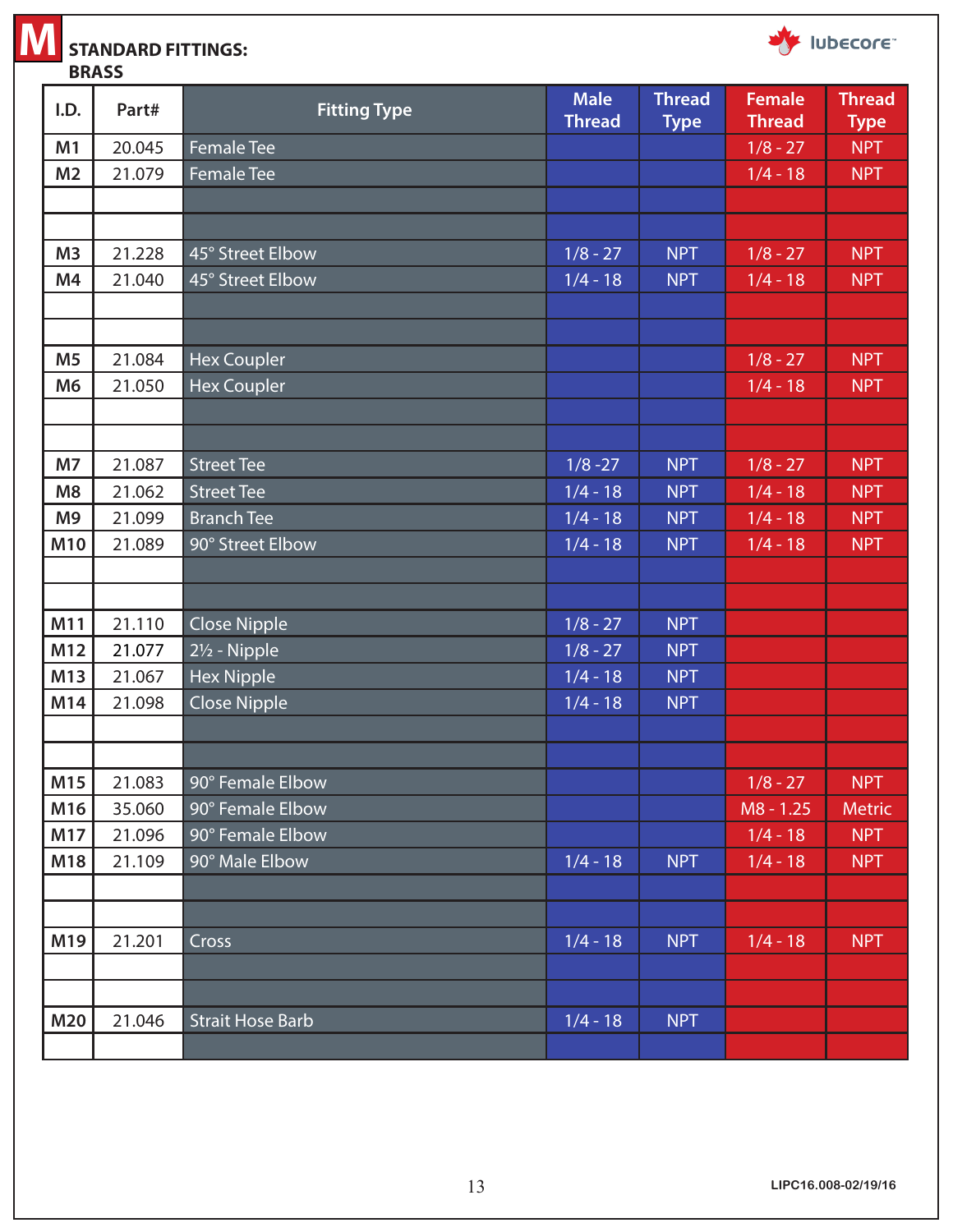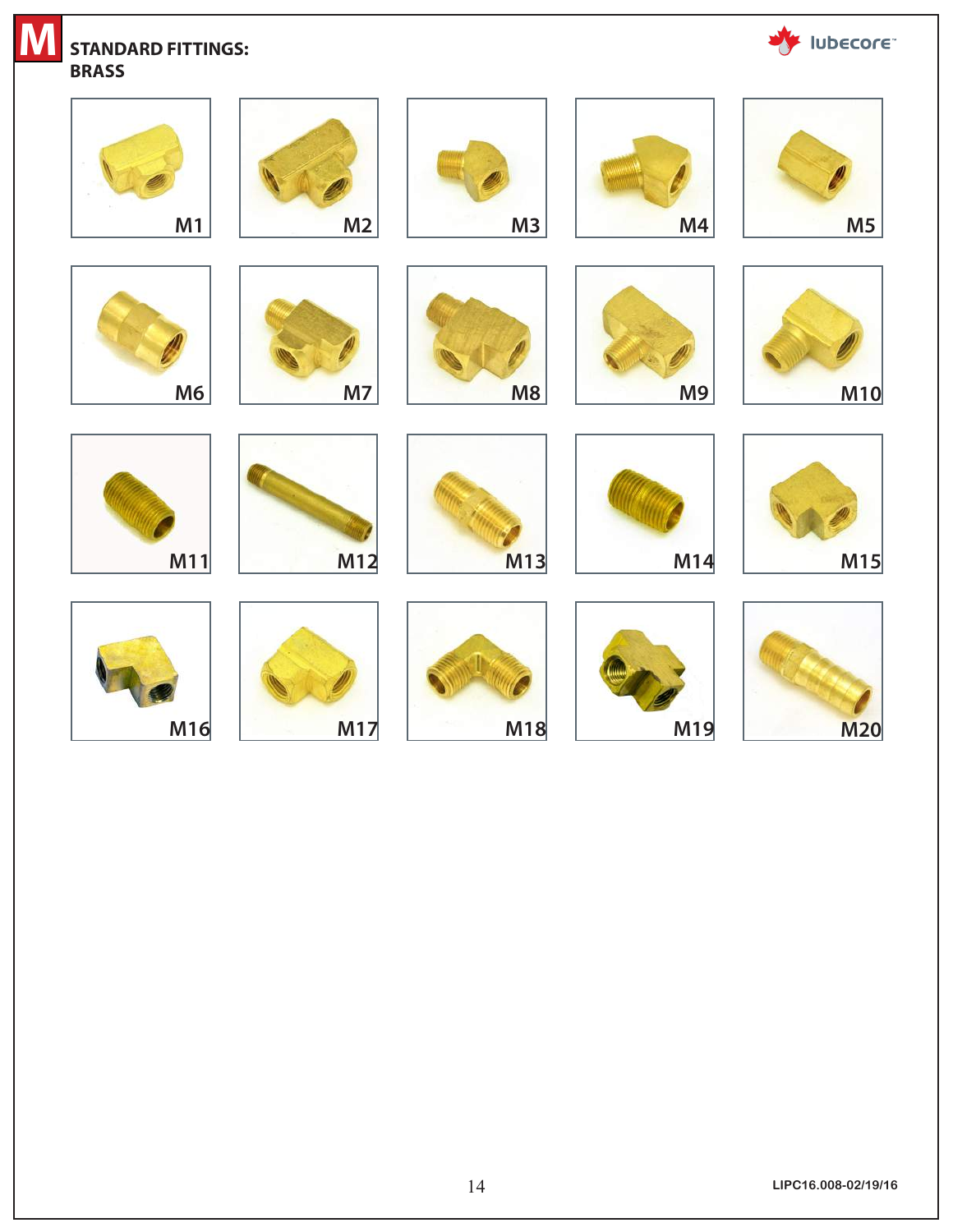

# **STANDARD FITTINGS:**



**STEEL**

| I.D.           | Part#  | <b>Fitting Type</b>   | <b>Male</b><br><b>Thread</b> | <b>Thread</b><br><b>Type</b> | <b>Female</b><br><b>Thread</b> | <b>Thread</b><br><b>Type</b> |
|----------------|--------|-----------------------|------------------------------|------------------------------|--------------------------------|------------------------------|
| N <sub>1</sub> | 21.233 | 90° Street Elbow      | $1/8 - 27$                   | <b>NPT</b>                   | $1/8 - 27$                     | <b>NPT</b>                   |
| N <sub>2</sub> | 21.218 | 90° Street Elbow      | $1/4 - 18$                   | <b>NPT</b>                   | $1/4 - 18$                     | <b>NPT</b>                   |
|                |        |                       |                              |                              |                                |                              |
|                |        |                       |                              |                              |                                |                              |
| N3             | 21.108 | <b>Branch Tee</b>     | $1/4 - 18$                   | <b>NPT</b>                   | $1/4 - 18$                     | <b>NPT</b>                   |
|                |        |                       |                              |                              |                                |                              |
|                |        |                       |                              |                              |                                |                              |
| <b>N4</b>      | 21.102 | <b>Hex Nipple</b>     | $1/4 - 18$                   | <b>NPT</b>                   |                                |                              |
| N <sub>5</sub> | 21.098 | <b>Close Nipple</b>   | $1/4 - 18$                   | <b>NPT</b>                   |                                |                              |
|                |        |                       |                              |                              |                                |                              |
|                |        |                       |                              |                              |                                |                              |
| <b>N6</b>      | 21.050 | Hex Coupler           |                              |                              | $1/4 - 18$                     | <b>NPT</b>                   |
|                |        |                       |                              |                              |                                |                              |
|                |        |                       |                              |                              |                                |                              |
| <b>N7</b>      | 21.087 | <b>Female Tee</b>     |                              |                              | $1/4 - 18$                     | <b>NPT</b>                   |
|                |        |                       |                              |                              |                                |                              |
|                |        |                       |                              |                              |                                |                              |
| N <sub>8</sub> | 21.103 | <b>Swivel Coupler</b> | $1/4 - 18$                   | <b>NPT</b>                   | $1/4 - 18$                     | <b>NPT</b>                   |
|                |        |                       |                              |                              |                                |                              |
|                |        |                       |                              |                              |                                |                              |



**N6 N7 N8**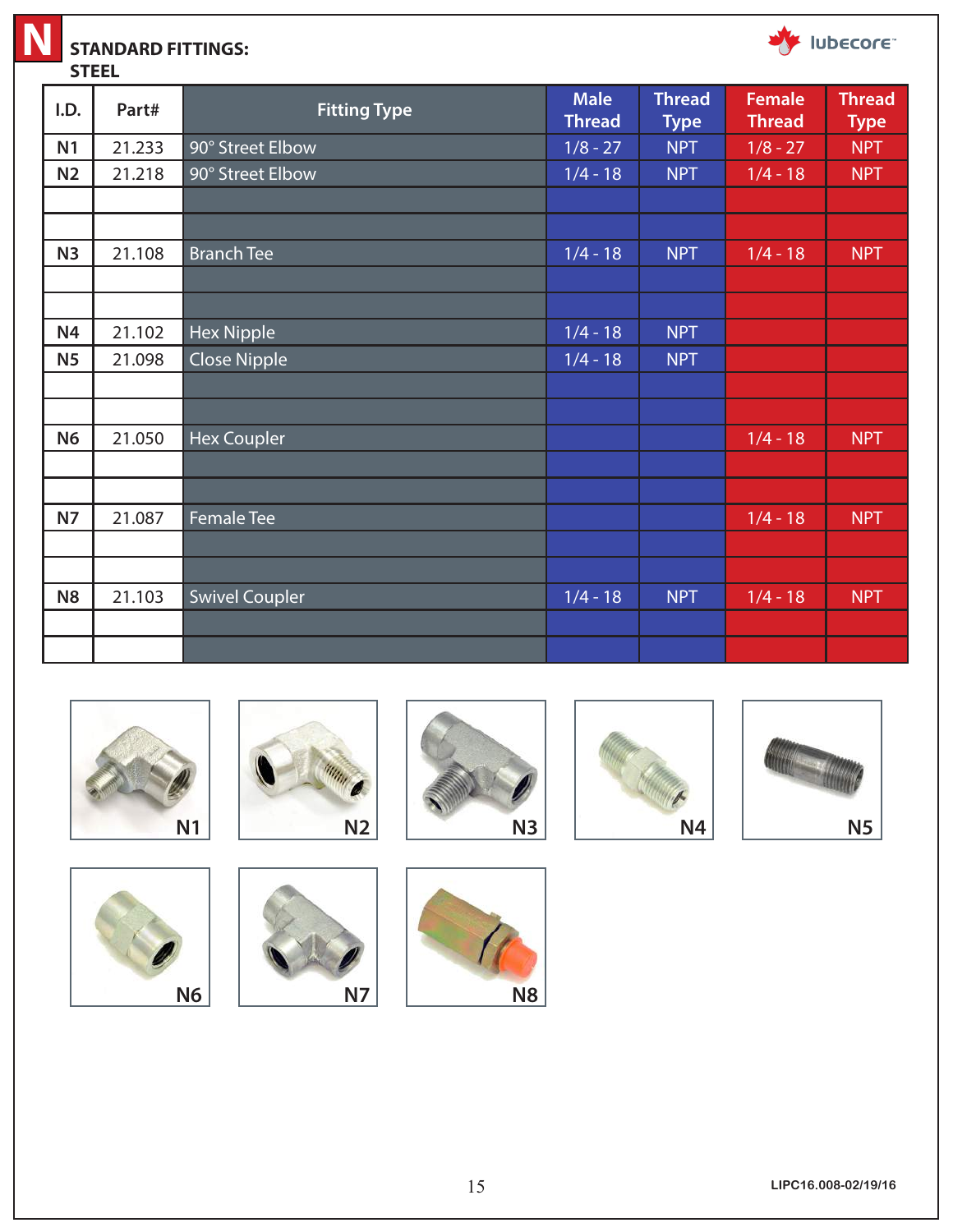| <b>ubecore</b><br><b>CERTIFIED AIR FITTINGS:</b><br><b>DOT</b> - (Department Of Transport) |                |        |                                       |                              |                                |                              |                 |
|--------------------------------------------------------------------------------------------|----------------|--------|---------------------------------------|------------------------------|--------------------------------|------------------------------|-----------------|
|                                                                                            | I.D.           | Part#  | <b>Fitting Type</b>                   | <b>Male</b><br><b>Thread</b> | <b>Female</b><br><b>Thread</b> | <b>Thread</b><br><b>Type</b> | <b>Material</b> |
|                                                                                            | <b>O1</b>      | 22.002 | <b>Straight Compression 1/4 DOT</b>   | $1/8 - 27$                   |                                | <b>NPT</b>                   | <b>Brass</b>    |
|                                                                                            | <b>O2</b>      | 22.016 | <b>Straight Compression 1/4 DOT</b>   | $1/4 - 18$                   |                                | <b>NPT</b>                   | <b>Brass</b>    |
|                                                                                            | <b>O3</b>      | 22.035 | <b>Straight Compression 1/4 DOT</b>   |                              | $1/4 - 18$                     | <b>NPT</b>                   | <b>Brass</b>    |
|                                                                                            | <b>O4</b>      | 22.001 | 90° Elbow Compression 1/4 DOT         | $1/8 - 27$                   |                                | <b>NPT</b>                   | <b>Brass</b>    |
|                                                                                            | <b>O5</b>      | 22.017 | 90° Elbow Compression 1/4 DOT         | $1/4 - 18$                   |                                | <b>NPT</b>                   | <b>Brass</b>    |
|                                                                                            | <b>O6</b>      | 22.020 | 90° Elbow Compression 3/8 DOT         | $3/8 - 18$                   |                                | <b>NPT</b>                   | <b>Brass</b>    |
|                                                                                            | <b>O7</b>      | 22.018 | Branch Tee Compression 3/8 DOT        | $1/4 - 18$                   |                                | <b>NPT</b>                   | <b>Brass</b>    |
|                                                                                            | O <sub>8</sub> | 22.041 | Branch Tee Compression 3/8 DOT        | $1/4 - 18$                   |                                | <b>NPT</b>                   | <b>Brass</b>    |
|                                                                                            | <b>O9</b>      | 22.019 | <b>Branch Tee Compression 1/2 DOT</b> | $1/4 - 18$                   |                                | <b>NPT</b>                   | <b>Brass</b>    |
|                                                                                            | <b>O10</b>     | 22.049 | Union Compression 1/4 DOT             |                              |                                |                              | <b>Brass</b>    |
|                                                                                            | O11            | 22.048 | Tee Union Compression 1/4 DOT         |                              |                                |                              | <b>Brass</b>    |
|                                                                                            | O12            | 22.033 | Tee Union Compression 3/8 DOT         |                              |                                |                              | <b>Brass</b>    |























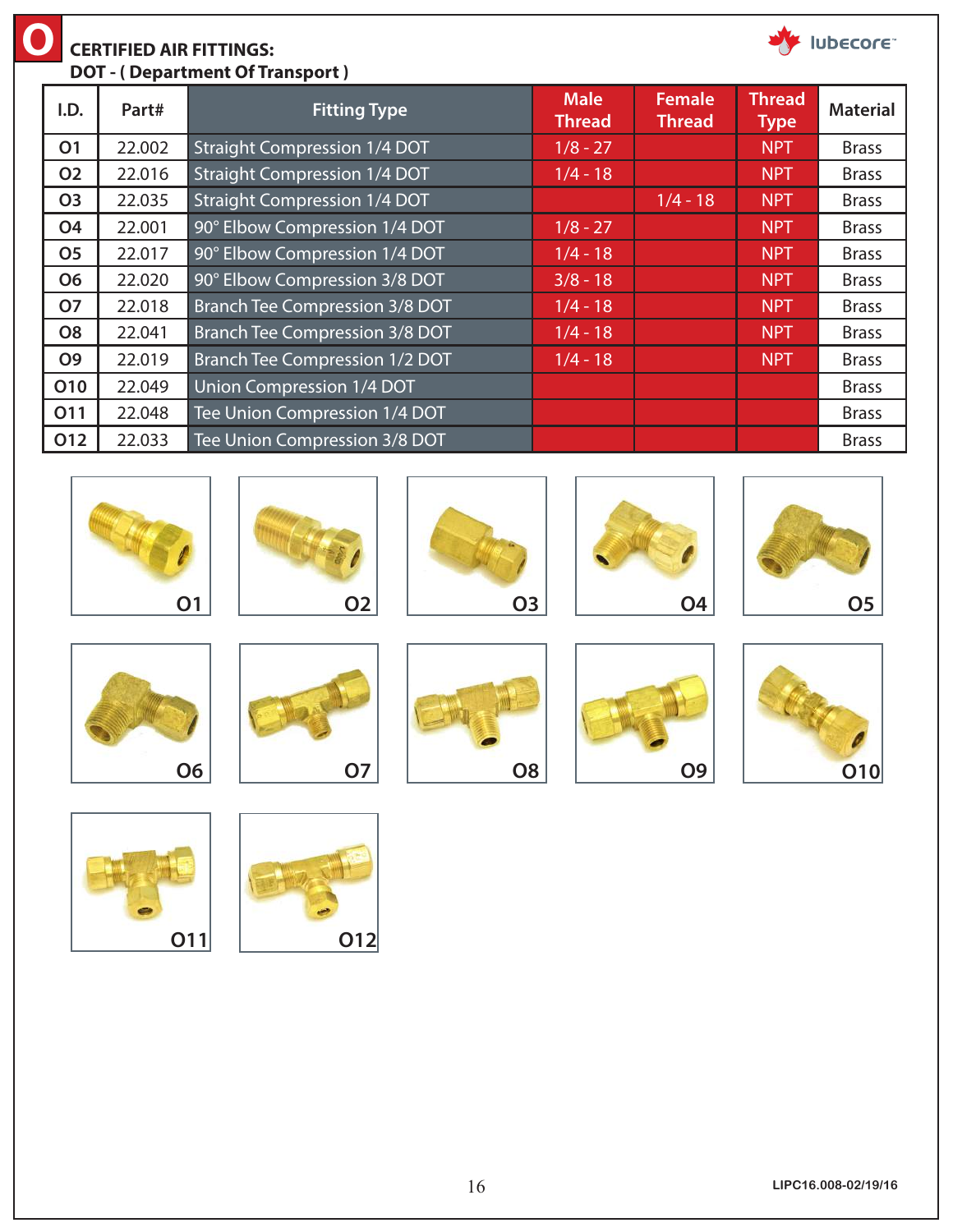**P**

#### **CERTIFIED HYDRAULIC FITTINGS: JIC - ( Joint Industry Council )**

| I.D.            | Part#  | <b>Fitting Type</b>      | <b>Male</b><br><b>Thread</b> | <b>Female</b><br><b>Thread</b> | <b>Thread</b><br><b>Type</b> | <b>Material</b> |
|-----------------|--------|--------------------------|------------------------------|--------------------------------|------------------------------|-----------------|
| <b>P1</b>       | 21.051 | 37° #4 - Straight Male   | $1/8 - 28$                   |                                | <b>BSPP</b>                  | Steel           |
| <b>P2</b>       | 21.009 | 37° #4 - Straight Male   | $1/4 - 18$                   |                                | <b>NPT</b>                   | <b>Steel</b>    |
| P <sub>3</sub>  | 21.010 | 37° #4 - Straight Male   | $1/4 - 18$                   |                                | <b>NPT</b>                   | <b>Steel</b>    |
| P4              | 21.214 | 37° #6 - Straight Male   | $1/4 - 18$                   |                                | <b>NPT</b>                   | Steel           |
| <b>P5</b>       | 21.049 | 37° #4 - Straight Female |                              | $1/4 - 18$                     | <b>NPT</b>                   | <b>Steel</b>    |
| <b>P6</b>       | 21.052 | 37° #4 - Straight Female |                              | $1/8 - 27$                     | <b>NPT</b>                   | <b>Steel</b>    |
| <b>P7</b>       | 21.112 | 37° #4 - 45° Elbow Male  | $1/4 - 18$                   |                                | <b>NPT</b>                   | <b>Steel</b>    |
| P <sub>8</sub>  | 21.111 | 37° #4 - 45° Elbow Male  | $1/4 - 18$                   |                                | <b>NPT</b>                   | <b>Steel</b>    |
| P <sub>9</sub>  | 21.011 | 37° #4 - 90° Elbow Male  | $1/4 - 18$                   |                                | <b>NPT</b>                   | <b>Steel</b>    |
| <b>P10</b>      | 21.012 | 37° #4 - 90° Elbow Male  | $1/4 - 18$                   |                                | <b>NPT</b>                   | <b>Steel</b>    |
| P11             | 21.215 | 37° #6 - 90° Elbow Male  | $1/4 - 18$                   |                                | <b>NPT</b>                   | <b>Steel</b>    |
| <b>P12</b>      | 21.061 | 37° #4 - Straight Union  |                              |                                |                              | Steel           |
| P13             | 21.225 | 37° #6 - Straight Union  |                              |                                |                              | <b>Steel</b>    |
| P14             | 21.094 | 37° #4 - Elbow Union     |                              |                                |                              | <b>Steel</b>    |
| P <sub>15</sub> | 21.056 | 37° #4 - Tee Union       |                              |                                |                              | Steel           |
| P16             | 21.224 | 37° #6 - Tee Union       |                              |                                |                              | Steel           |
|                 |        |                          |                              |                                |                              |                 |

**WE IUDECOFE**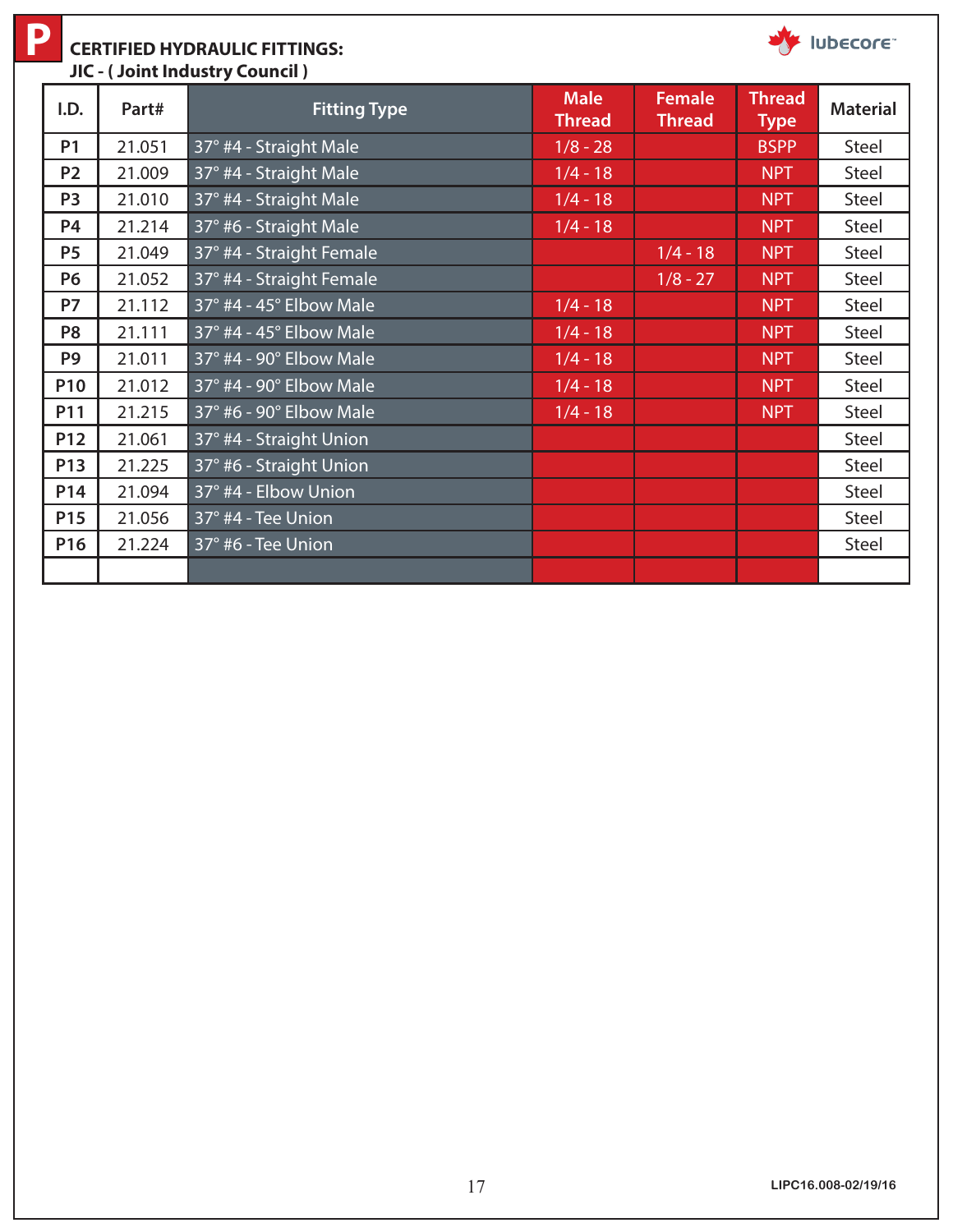

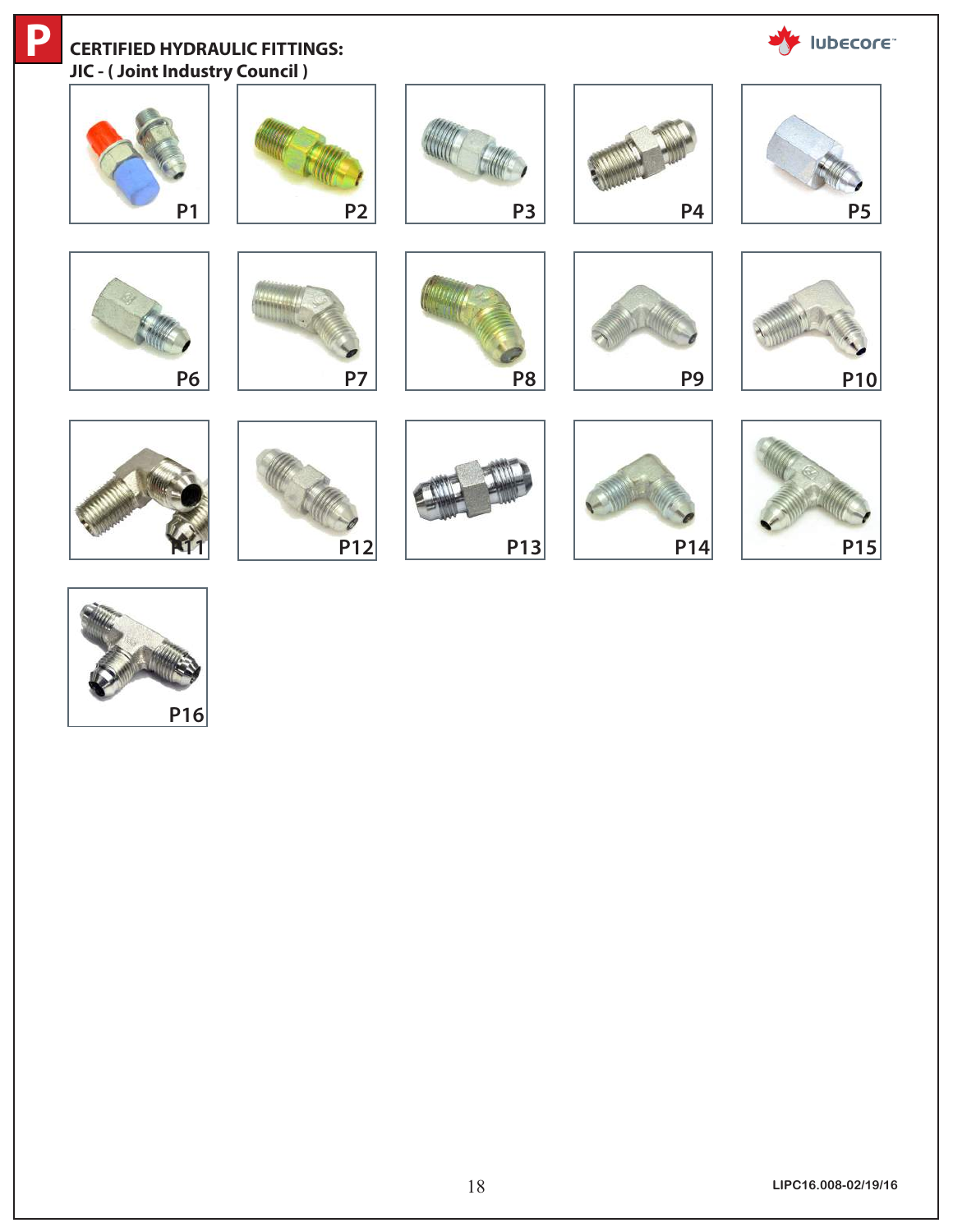

### **AUTOMATED LUBRICATION SYSTEM:**

**PLUGS**

| I.D.           | Part#  | <b>Fitting Type</b>                                                | Tool                               | <b>Male</b><br><b>Thread</b> | <b>Thread</b><br><b>Type</b> | <b>Material</b>           |
|----------------|--------|--------------------------------------------------------------------|------------------------------------|------------------------------|------------------------------|---------------------------|
| Q <sub>1</sub> | 10.018 | 2 Kg Mini-Modular -<br>Low Level Plug                              | 17mm Hex                           | $M12 - 1.25$                 | <b>Metric</b>                | <b>Brass</b>              |
| Q <sub>2</sub> | 10.032 | Pneumatic Pump -<br>Non-Return Valve Port Plug                     | 19mm Hex                           | M14 - 1.25                   | <b>Metric</b>                | <b>Brass</b>              |
| Q <sub>3</sub> | 10.079 | Pneumatic Pump -<br>Pressure Gauge Port Plug                       | 17mm Hex                           | $1/4 - 28$                   | <b>PSPT</b>                  | <b>Brass</b>              |
| Q4             | 10.098 | <b>Pneumatic EP2 -</b><br>Non-Return Valve Special Port Plug       | 19mm Hex                           | $M15 - 1.00$                 | <b>Metric</b>                | <b>Brass</b>              |
| Q <sub>5</sub> | 10.302 | Pneumatic Pump -<br>Low Level Port Plug                            | 19mm Hex                           | M14 - 1.25                   | <b>Metric</b>                | <b>Brass</b>              |
| Q <sub>6</sub> | 11.031 | Mk1, Mk2 & LCI First Generation Spyder<br><b>Pump Element Plug</b> | 13mm Hex                           | M12 - 1.00                   | <b>Metric</b>                | <b>Brass</b>              |
| Q7             | 11.032 | Modular Spyder MLP Element Plug                                    | 16mm Hex                           | $M12 - 1.25$                 | <b>Metric</b>                | Plastic                   |
| Q8             | 11.033 | Modular Progressive Element Plug                                   | 22mm Hex                           | M16 - 1.50                   | <b>Metric</b>                | <b>Stainless</b><br>Steel |
| Q <sub>9</sub> | 11.110 | EP0 Manifold Injector Plug                                         | 5/8th Hex                          | $1/2 - 24$                   | <b>UNS</b>                   | <b>Brass</b>              |
| Q10            | 20.205 | Progressive Distributor Block<br><b>Planking Plug</b>              | 5 <sub>mm</sub><br>Allen<br>Socket | M10 - 1.00                   | <b>Metric</b>                | Hardened<br><b>Steel</b>  |
| Q11            | 21.006 | <b>EPO Manifold End Plug</b>                                       | 17mm Hex                           | $1/4 - 28$                   | <b>BSPP</b>                  | <b>Brass</b>              |
| Q12            | 21.053 | Pipe Plug                                                          | 9/16th Hex                         | $1/4 - 18$                   | <b>NPT</b>                   | Steel                     |
| Q13            | 21.066 | Pipe Plug                                                          | 7/16th Hex                         | $1/8 - 27$                   | <b>NPT</b>                   | <b>Brass</b>              |
| Q14            | 21.070 | <b>Blanking Plug</b>                                               |                                    | $1/4 - 18$                   | <b>NPT</b>                   | Hardened<br><b>Brass</b>  |
| Q15            | 35.063 | <b>Pipe Plug</b>                                                   | M8 - 1.00                          | M8 - 1.00                    | <b>Metric</b>                | <b>Brass</b>              |
|                |        |                                                                    |                                    |                              |                              |                           |

**WE IUDECOFE**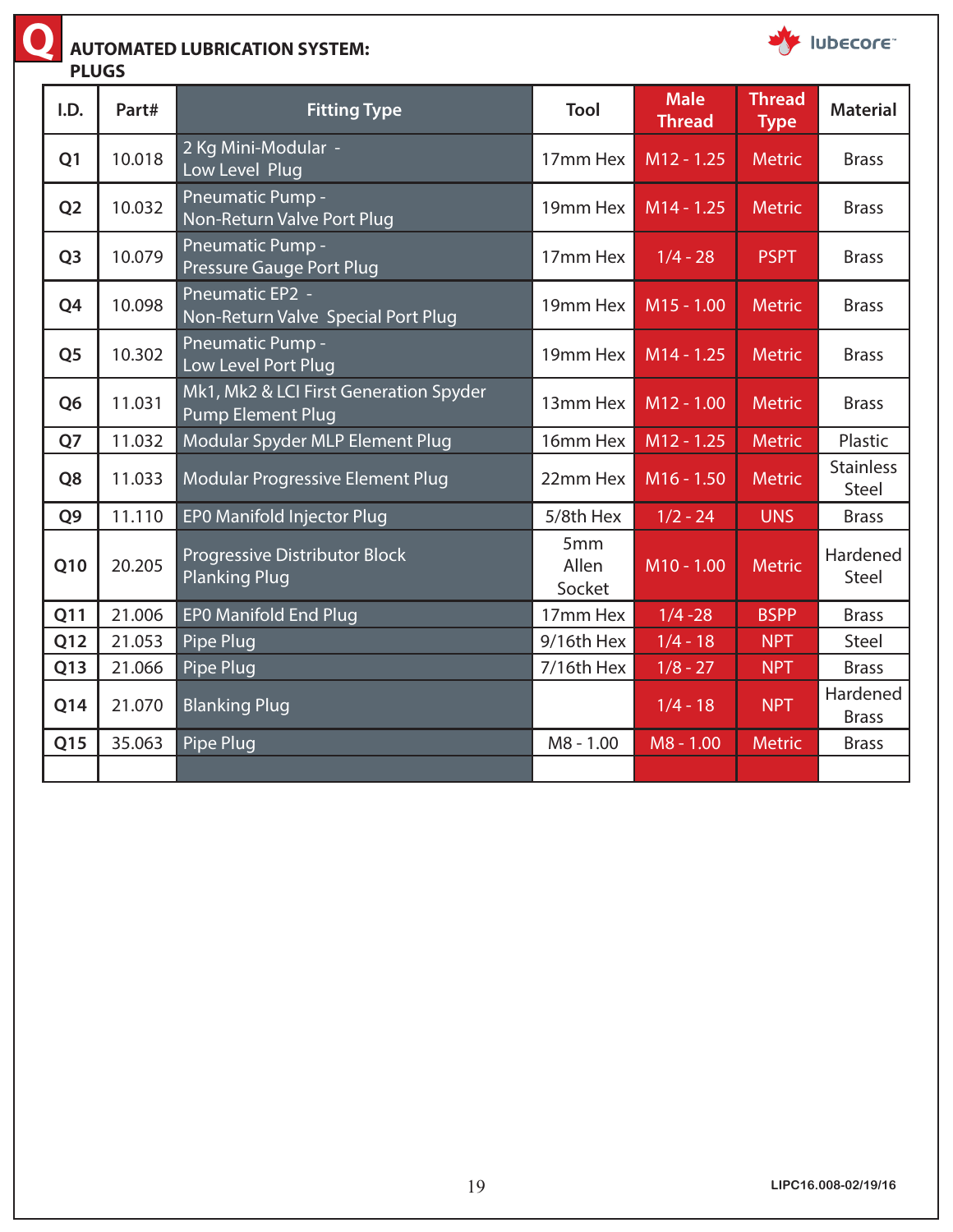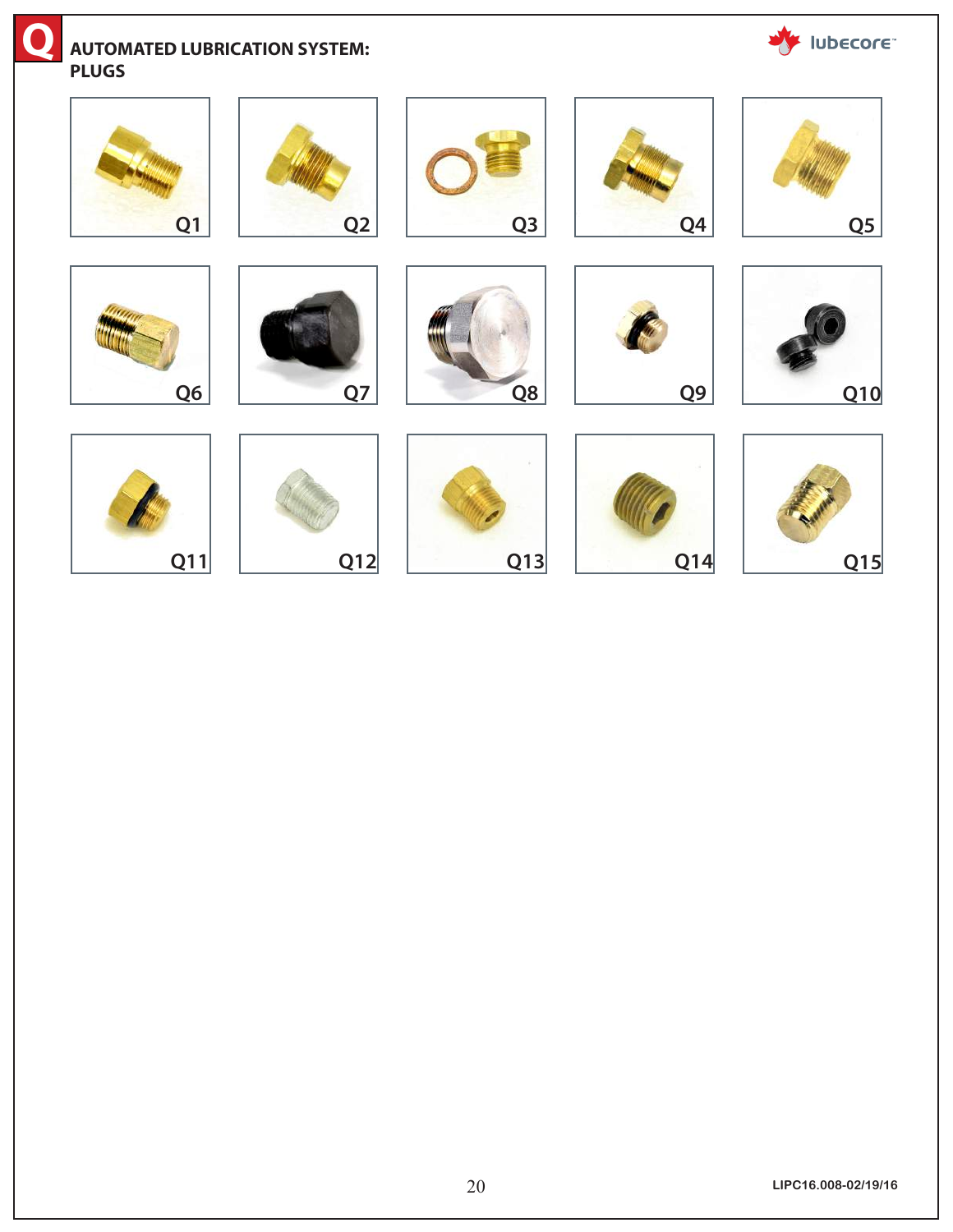

#### **AUTOMATED LUBRICATION SYSTEM: REUSABLE INSERTS & SLEEVE FITTINGS R**

| I.D.           | Part#  | <b>Fitting Type</b>      | <b>Use</b>                                                                   | <b>Material</b> |
|----------------|--------|--------------------------|------------------------------------------------------------------------------|-----------------|
| R <sub>1</sub> | 21.199 | 6mm Long Straight Stud   |                                                                              | Steel           |
| R <sub>2</sub> | 20.216 | 6mm Short Straight Stud  |                                                                              | Steel           |
| R <sub>3</sub> | 20.217 | 6mm 45° Elbow Stud       | 30.200 - Korilla - 8.6 x 4.0 Unfilled<br>30.250 - Korilla - 8.6 x 4.0 Filled | Steel           |
| R <sub>4</sub> | 20.198 | 6mm 90° Elbow Stud       |                                                                              | Steel           |
| R <sub>5</sub> | 20.215 | 6mm Reusable Stud Sleeve |                                                                              | Steel           |
| <b>R6</b>      | 20.229 | 8mm Straight Stud        | 30.204 - Large Korilla - 11.3 x 6.3 Unfilled                                 | Steel           |
| R7             | 20.228 | 8mm Reusable Stud Sleeve | 30.254 - Large Korilla - 11.3 x 6.3 Filled                                   | Steel           |
|                |        |                          |                                                                              |                 |













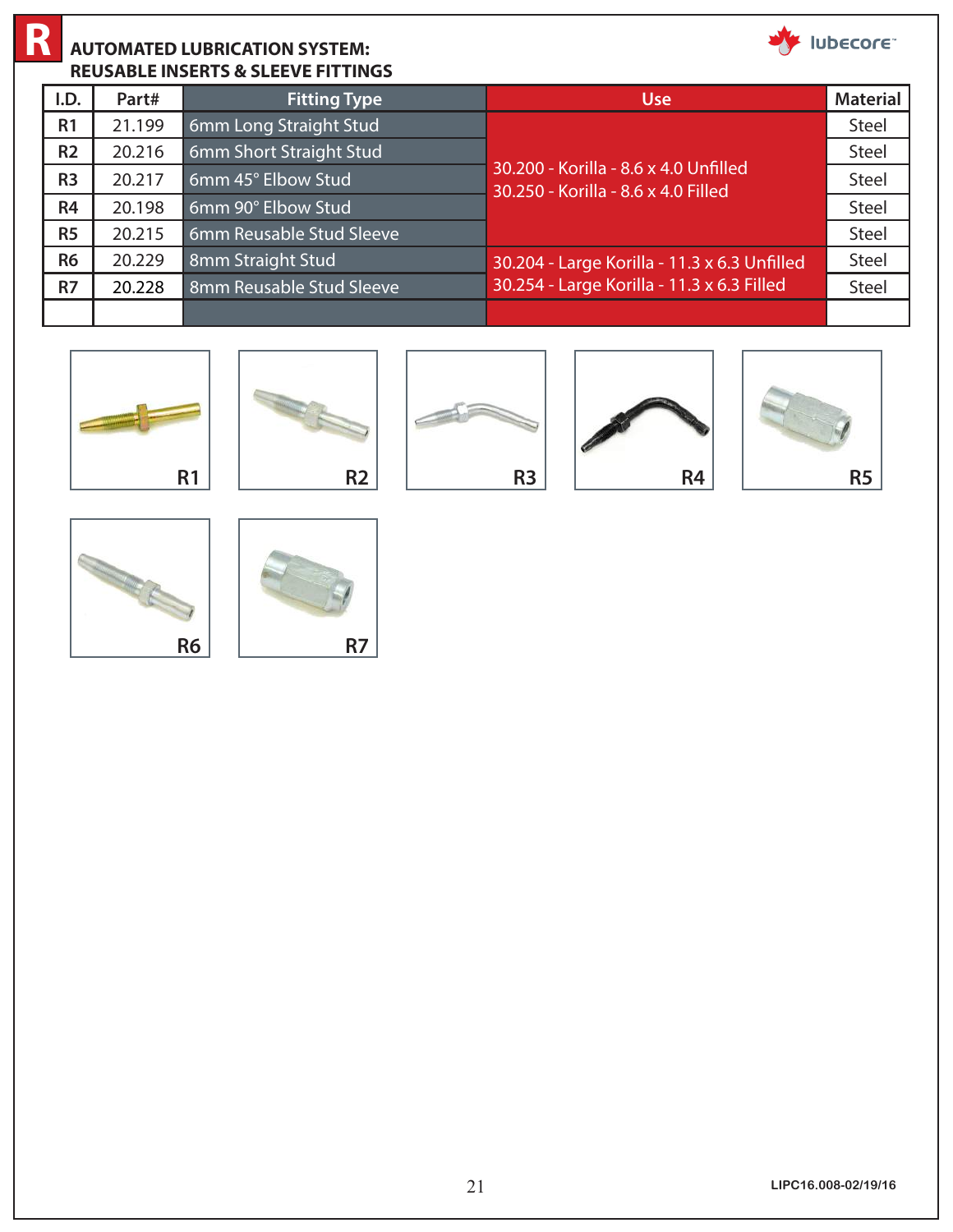**S**

#### **AUTOMATED LUBRICATION SYSTEM: INSERTS, CLAMPS & TOOLS**



| I.D.           | Part#         | <b>Fitting Type</b>                   | <b>Tool</b><br><b>Require</b> | <b>Use</b>                             | <b>Material</b>  |
|----------------|---------------|---------------------------------------|-------------------------------|----------------------------------------|------------------|
| S <sub>1</sub> | 20.236        | 5mm - Straight Stud                   | <b>S18</b>                    |                                        | <b>Steel</b>     |
| S <sub>2</sub> | <b>FUTURE</b> | 5mm - Splicer                         |                               |                                        | <b>Steel</b>     |
| <b>S3</b>      | 20.230        | 6mm - Straight Stud                   | <b>S17</b>                    |                                        | Steel            |
| <b>S4</b>      | 20.231        | 6mm - Straight Stud Shell             |                               | 30.200 - Korilla - 8.6 x 4.0 Unfilled  | Steel            |
| S <sub>5</sub> | 20.223        | 6mm - Straight Stud                   |                               | 30.250 - Korilla - 8.6 x 4.0 Filled    | <b>Steel</b>     |
| <b>S6</b>      | 20.224        | 6mm - 45° Elbow Stud                  | <b>S18</b><br>S <sub>19</sub> |                                        | Steel            |
| <b>S7</b>      | 20.225        | 6mm - 90° Elbow Stud                  | <b>S20</b>                    |                                        | <b>Steel</b>     |
| S <sub>8</sub> | 20.237        | 6mm - Splicer ITR                     |                               |                                        | Steel            |
| S <sub>9</sub> | 20.227        | 8mm - Straight Stud                   | <b>S18</b>                    |                                        | Steel            |
| <b>S10</b>     | 20.238        | 8mm - Splicer TNR                     |                               | 30.204 - Korilla - 11.3 x 6.3 Unfilled | Steel            |
| <b>S11</b>     | 21.247        | 8mm - 37° #4 JIC Straight<br>Female   | <b>S18</b>                    |                                        | <b>Steel</b>     |
| <b>S12</b>     | 21.240        | 9.5mm - 37° #6 JIC Straight<br>Female | <b>S18</b>                    | SAE 100R8-06 Synflex 3/8 Unfilled      | Steel            |
|                |               |                                       |                               |                                        |                  |
| S13            | 20.232        | 9.5mm - SS Clamp                      |                               | S1 > S8                                | <b>Stainless</b> |
| <b>S14</b>     | 20.233        | 11.9mm - SS Clamp                     | <b>S18</b>                    | S9 > S11                               | <b>Stainless</b> |
| <b>S15</b>     | 20.248        | 17.0mm - SS Clamp                     |                               | <b>S12</b>                             | <b>Stainless</b> |
| <b>S16</b>     | 20.245        | 19.8mm - SS Clamp                     |                               |                                        | <b>Stainless</b> |
|                |               |                                       |                               |                                        |                  |
| <b>S17</b>     | 70.113        | <b>Crimp Tool for Hose Fitting</b>    |                               |                                        |                  |
| <b>S18</b>     | 70.114        | Hand Crimp Tool - SS Step<br>Clamp    |                               |                                        |                  |
| <b>S19</b>     | 71.033        | <b>Tube Cutters</b>                   |                               |                                        |                  |
| <b>S20</b>     | 71.032        | Insertion Tool - 4mm ID Korilla       |                               |                                        |                  |
| <b>S21</b>     | 70.118        | Insertion Tool & Fitting Kit          |                               |                                        |                  |









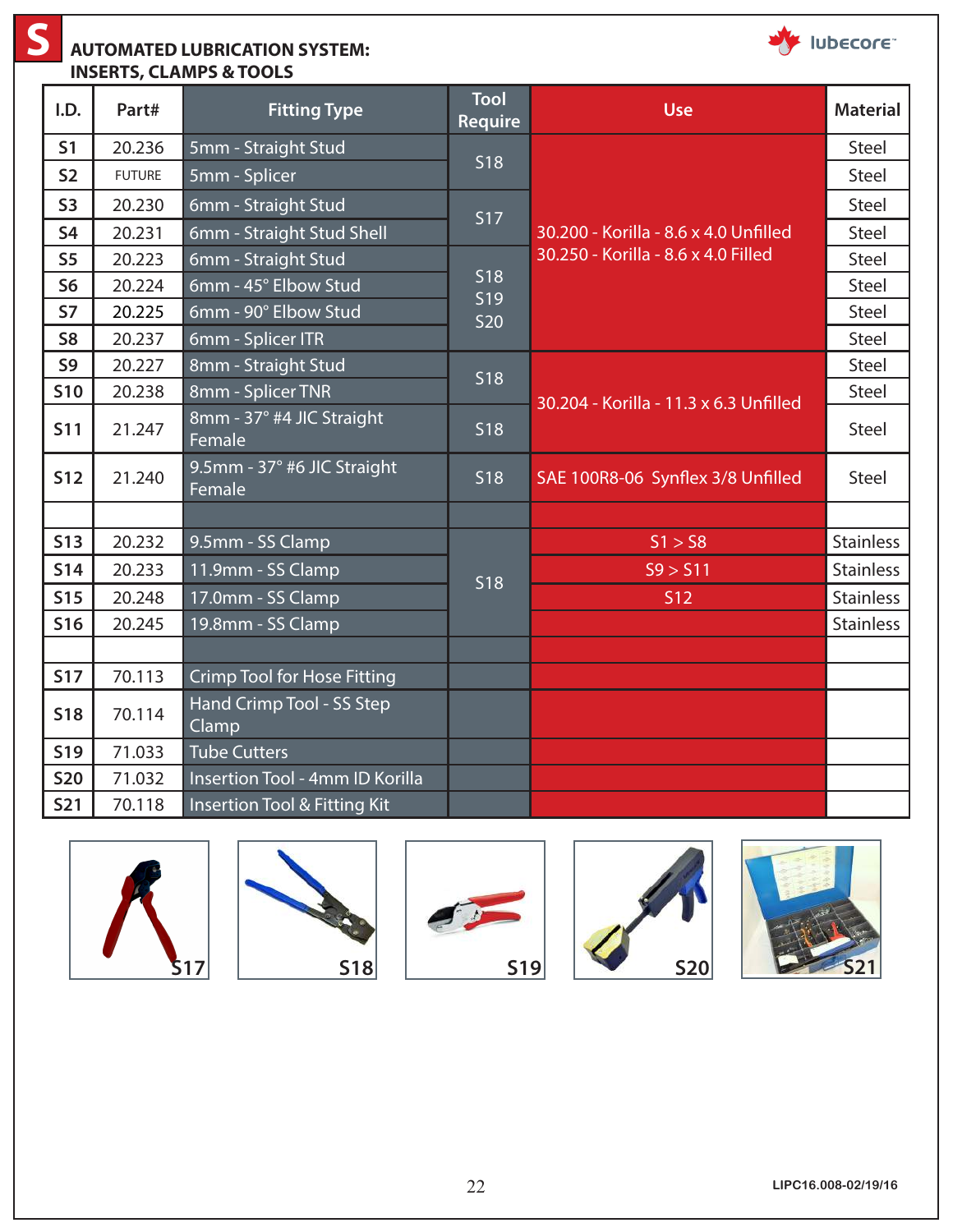